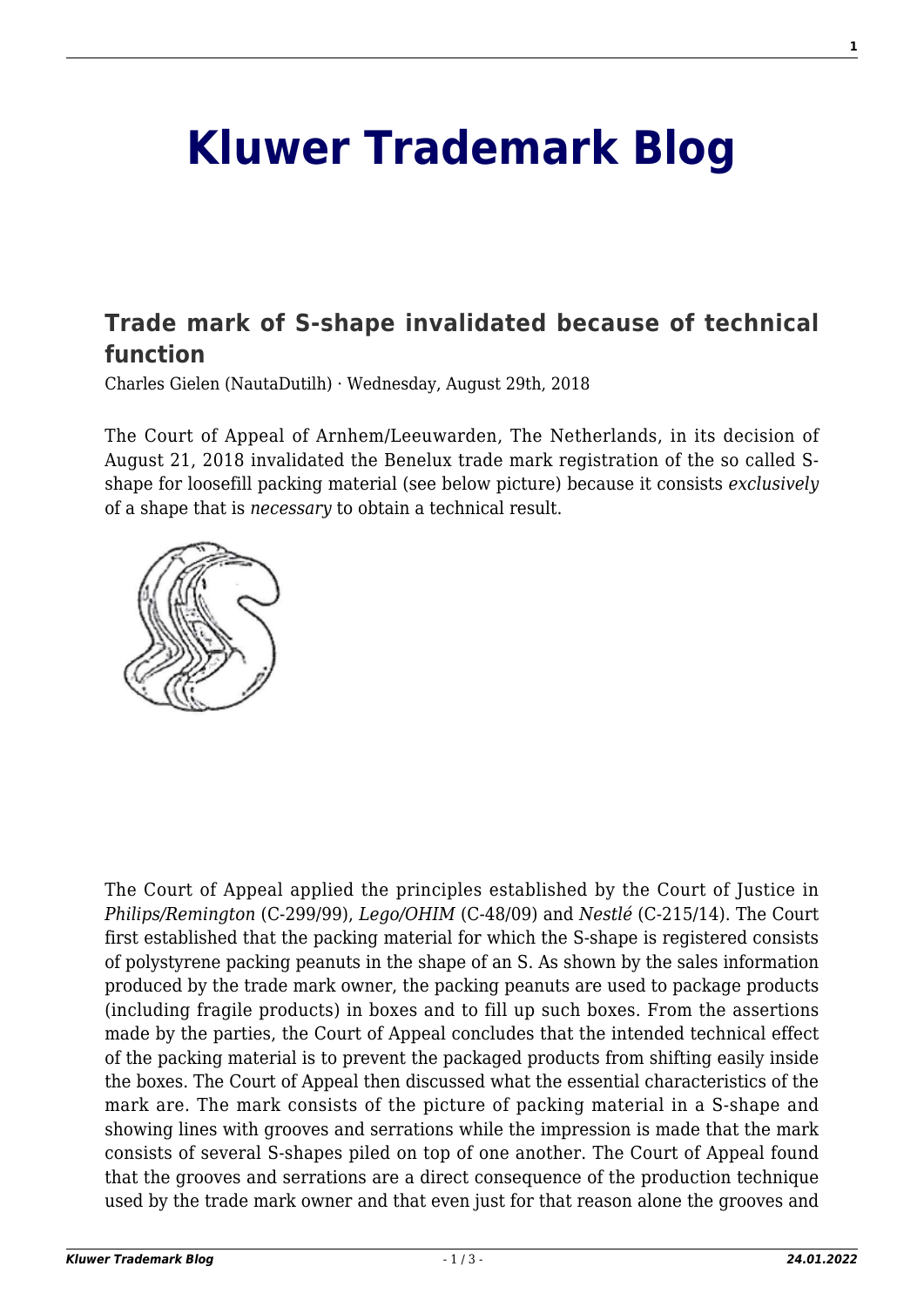serrations and the lines they create cannot be regarded as *non-functional* decorative or imaginative elements. The Court of Appeal also finds that the grooves and serrations are of minor importance when considering the mark as a whole. The fact that the grooves and serrations differ for each peanut tends more to give the impression that this is a property of the material rather than an important distinguishing decorative element. In the Court of Appeal's view this also applies to the optical effect that the S shape consists of several S shapes piled on top of one another.

With respect to the S-shape itself, the conclusion is that this shape is functional for packing material. In reaching this conclusion the Court of Appeal referred to a US patent that describes among others the interlocking possibilities of an S shape and their advantages. Furthermore the Court concluded that it follows from the sales information of the trade mark owner as well as independent dealers that the S shape contributes to the usability advantages of the packing material. These materials talk about the settling capacity of the product, which means that the packed goods stay in place well.

The Court of Appeal therefore decided that (because the S-shape, whose essential feature, the S, is inherent to the generic function of the packing material, being the packaging of products (including fragile products) such that they are resistant to shocks and shifting in transit) awarding trademark protection to the S shape would hinder competing businesses from utilising the technical and usability advantages of the S in an unacceptable way.

The plaintiff in this matter was represented by Charles Gielen, NautaDutilh NV, Amsterdam.

## **Kluwer IP Law**

The **2021 Future Ready Lawyer survey** showed that 81% of the law firms expect to view technology as an important investment in their future ability to thrive. With Kluwer IP Law you can navigate the increasingly global practice of IP law with specialized, local and cross-border information and tools from every preferred location. Are you, as an IP professional, ready for the future?

[Learn how](https://www.wolterskluwer.com/en/solutions/kluweriplaw?utm_source=trademarkblog&utm_medium=articleCTA&utm_campaign=article-banner) **[Kluwer IP Law](https://www.wolterskluwer.com/en/solutions/kluweriplaw?utm_source=trademarkblog&utm_medium=articleCTA&utm_campaign=article-banner)** [can support you.](https://www.wolterskluwer.com/en/solutions/kluweriplaw?utm_source=trademarkblog&utm_medium=articleCTA&utm_campaign=article-banner)

*To make sure you do not miss out on regular updates from the Kluwer Trademark Blog, please subscribe [here](http://trademarkblog.kluweriplaw.com/newsletter/).*